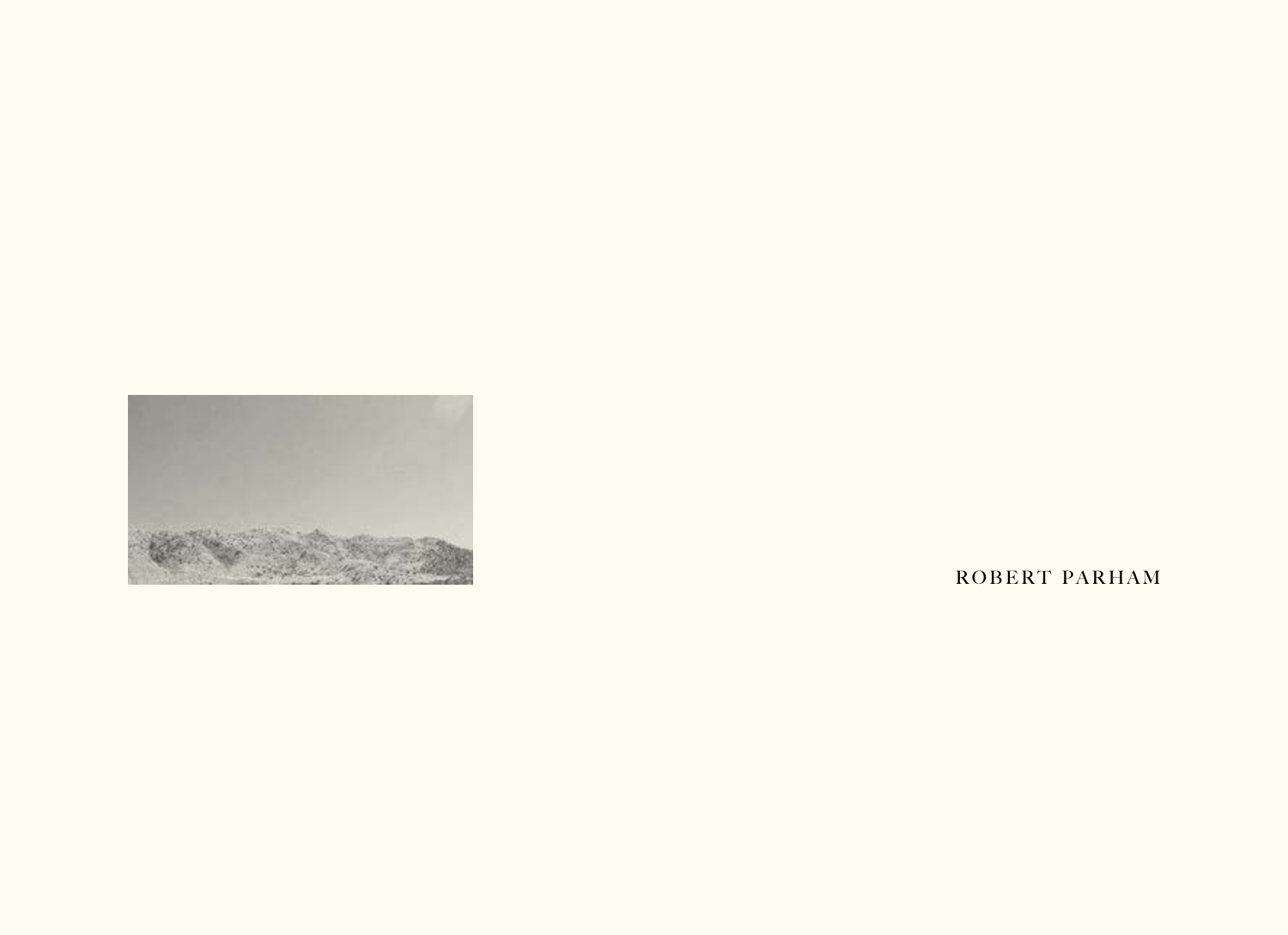# The Desperation of Dangerous Men part of the United States of Dangerous Men

#### *BUT*

"He was kilt," James William said. "But not by no war."

It was an answer to something, but I hadn't asked a question.

But I was young enough that the number of dead men near enough by me for someone to care about talking about them, to think I would care or know how to speak of them or about them, were few.

"Johnny?" I questioned the space that had shortly before contained James William. "Uncle Wallace?"

#### *DOCTOR PHILBUS*

Martin Anderson Philbus was the doctor in our town, in Clarksburg that was just outside the shadow of the mountain, that was a one-horse town waiting on its first horse to arrive.

But there was a red light that blinked in what was not quite the center of the town, where a crossroads let you turn west to Damascus or north to Frederick or south to Rockville or double back toward Boyds, if you were stupid enough to want to go back.

Philbus was watching us play pickup softball at the field adjacent to the elementary school, the one I had attended fourth through sixth grade. The one where my mother had gone to make the principal appoint me a safety patrol with the white belt that cinched at the waist and across the chest. I didn't want to be a hall patrol, but a school bus patrol who got off the bus at every stop and stood by the door, or if someone had to cross the road, to walk in front of the bus and guide the person across by pointing them toward where they apparently didn't know the lived, while at the same time signaling the car drivers to stop who didn't understand the red blinking lights of the school bus, and the arm that the driver flipped out that read STOP.

Mama had been an orphan. She'd been taken in by the Swans, whose daughter married a Hansen. Winnie was their daughter, who became my Aunt Winnie, who taught me piano for a bushel of tomatoes every visit until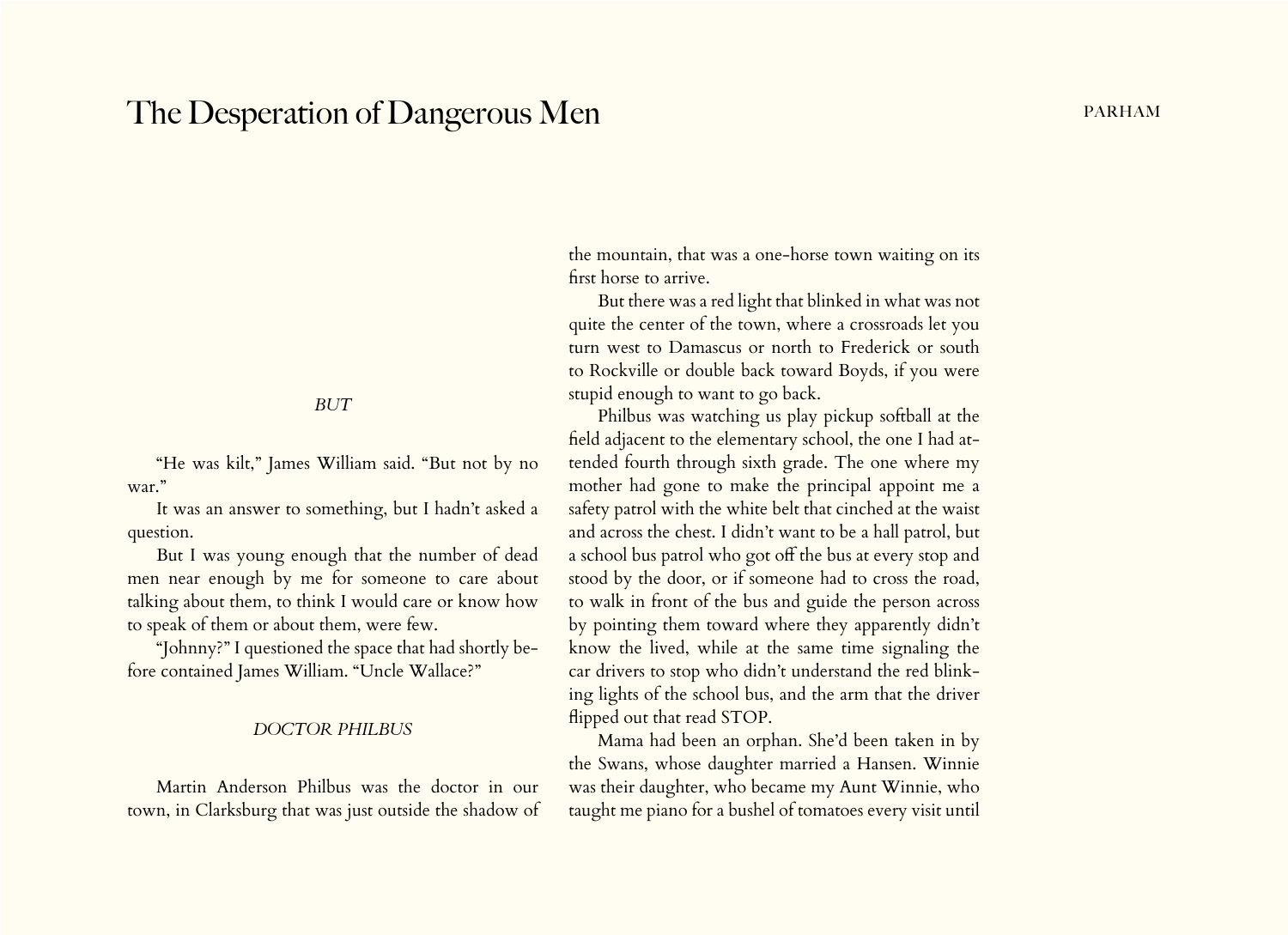tomato season ended. Otherwise, it was cucumbers or pole beans. Early spring there were only radishes.

Martin Anderson Philbus was the doctor in our town, in Clarksburg, and he took a hankering to my mother.

I was playing short. The batter hit a short fly over my head toward the left fielder, but one he couldn't get. I ran back, took it over my shoulder, pegged it back to second. Because I could. The same reason Philbus hit on our mother. It felt good and he could.

#### *GETTING SITUATED*

If you drive fifteen miles south on Route 355, toward Washington, you'll get to Rockville and the northernmost Confederate monument. My sister lives there. She used to live with us, on the farm near Hyattstown. This is two miles north of Clarksburg and eleven miles south of Frederick.

I'm not trying to give you directions, because there'd be no reason to go there now. None at all. But getting oneself situated, I've discovered, is important in life. Knowing where you are at all times. I've had three wives but none of them can understand this. But it may have something to do with how men and women is put together, as my daddy would say it. Or it could be like that Venus and Mars guy trying to help men understand women, or women men, whichever. To which my daddy would say if that's true than Venus ain't nowhere and Mars must stand at the center of the universe. I wouldn't know.

All the places I've described are in Montgomery County, except Washington, of course. And Frederick, which is in Frederick County. There ain't no Montgomery in Montgomery County, Daddy said once, even though nobody had asked the question.

Once, after the shadows from Sugarloaf Mountain had turned into actual darkness, my girlfriend and I sat in the smaller darkness of my car, where the cobblestone crossroads caused by the park entrance met the roadway.

She was so pretty, still probably the prettiest face that sneaks into my memory, and she had a wonderful ass. I was most taken by her face, though, since I was at an age when touching a girl's arm had pretty much the same effect as touching her ass.

She and I were working our way into that tangle of legs and arms and lips that gives you a glimpse at why the apes came out of the trees to become men and why creatures eventually left the sea to try to stand up. Sometimes it's just easier to do things in certain places. Not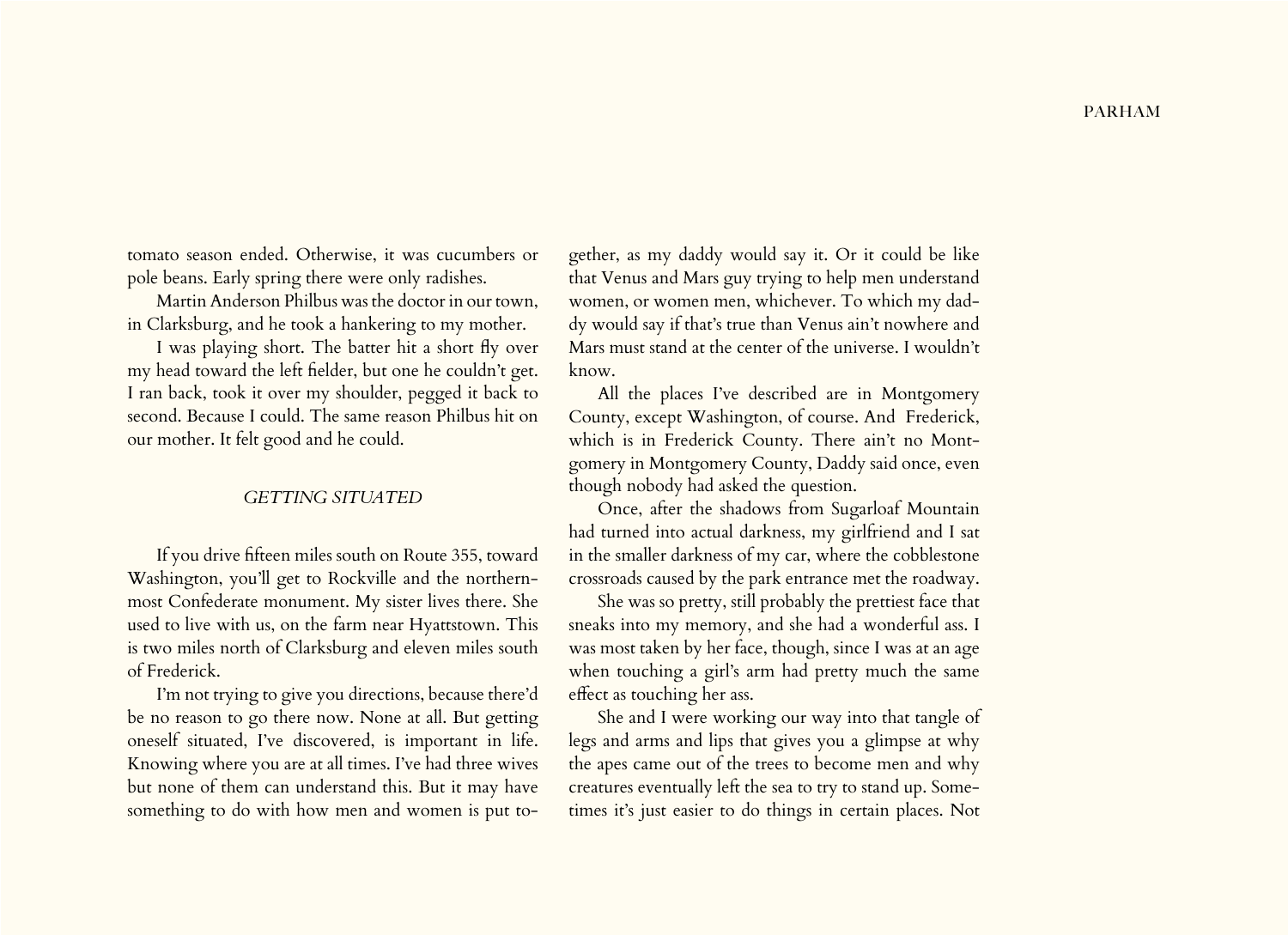necessarily in cars, though.

#### *THE NATURE OF KIN*

James William is family, probably a cousin. That's what you call them when it's not quite certain, but almost sure they're kin. He could be an uncle. Not an aunt. Uncles can be younger than cousins, kind of like it can snow in Africa. Jennie Funderburk brought pictures to fifth grade that her brother, who was in the Army, had taken of snow falling there. Not up on Mt. Kilamanjaro, but down where it was usually hot.

I think I was the most interested, the most excited about the pictures. And I was the quiet kid in class. Jennie let me sneak a second look at the packet of photos during study time. Mrs. Thompson probably knew it, but she also knew I was the smartest kid in the class. She probably saw this as just another kind of learning.

James William carried THE family bible around with him. He called himself The Chronicler. My father called him crazy.

"But he's got THE Bible," I said. "Doesn't someone think it's a little crazy letting him keep it?"

"It's his," Daddy said.

"But it's got–"

"We all got bibles too," he snapped.

Nobody's had the full record of all the Parkers and the Raymonds and the Woodwards like James William did, though. He had the history and he could talk about it in a way that went beyond family trees. It was history with all its stories. So when James William did what he did–about somebody being killed–and just walked away without talking anymore, well, that wasn't like him. It was a tease that had become a form of torture.

#### *WHAT WE CALL PEOPLE*

Despite the way he had terms for people, Daddy wasn't a name caller. He didn't cuss, almost never. But the world was a place to be named for him. It was like he was the first biologist naming plants and animals, the first explorer, naming continents, towns, hills.

"Nobody ever got better of something by ignoring it," he said.

As I got older I was able to sort out, most of the time, what was something that approached wisdom from him and that which was just whiskey talk. They aren't hard to separate in most men, because there isn't much wisdom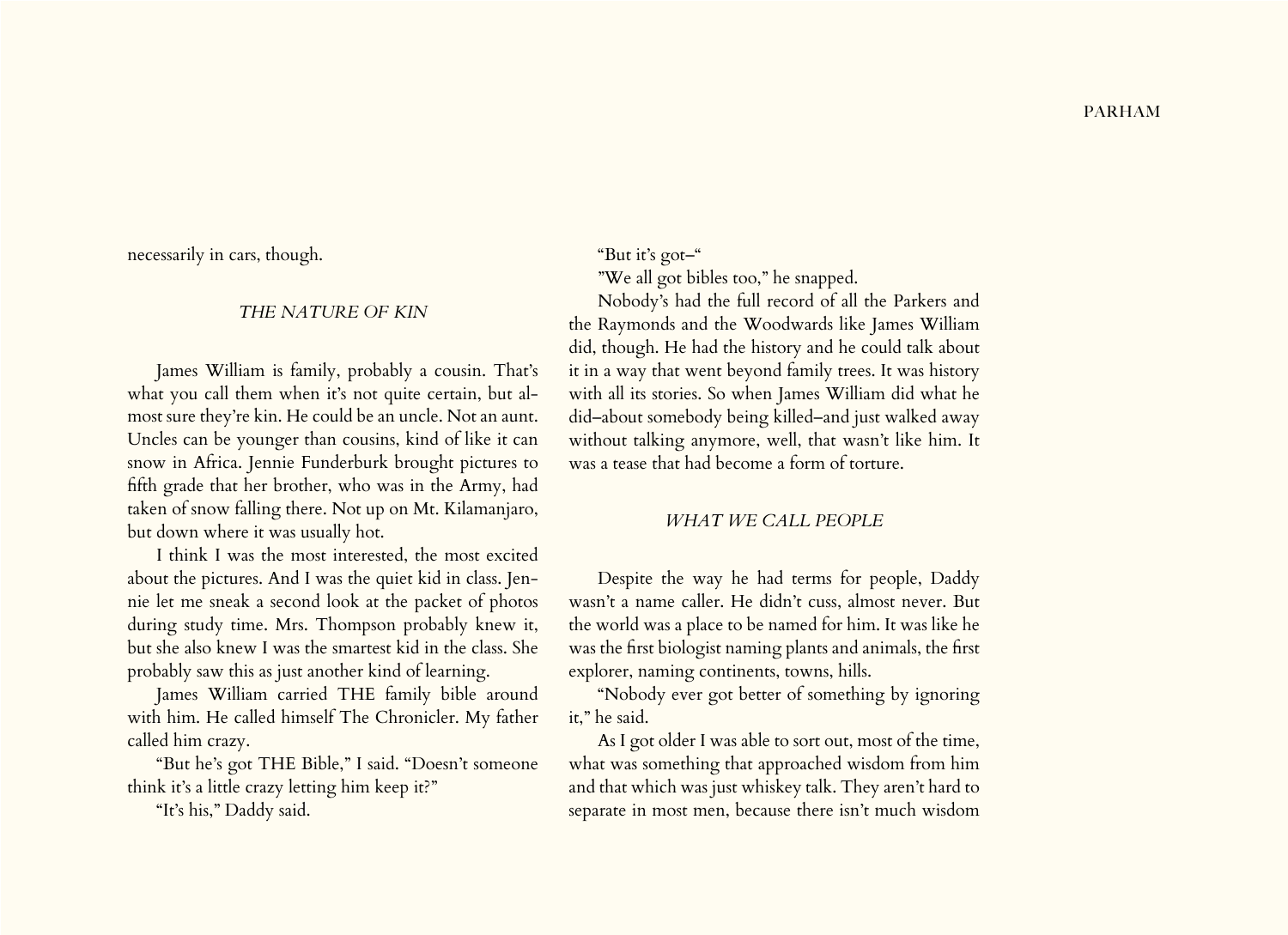to worry about and their whiskey habits, like fighting and cussing and treating women badly, those things that automatically follow, pretty much don't make such considerations take much time. But Daddy wasn't a fighter, except when he had to. And he treated Mama good the whole time they were together.

On our farm there was a long hill where the pasture kept narrowing down until it disappeared into the woods. Honeysuckle lined all the fences toward the bottom, and other vines and weeds, so in early morning as well as late in the day, the darkness seemed to grow up from the bottom of the hill, like deep water rising.

At the very crest of the hill was a dead tree, the wood so hard it was like stone. The few limbs on it were stumpy and grey, which on one side of its trunk was a black line where lightning had seal the fate of the tree long before. But the tree wouldn't fall. Being dead had nothing to do with it. I called it the Witch's tree because it stood there where I had to pass during the time I started to bring in the cattle until the time dawn crawled up the hill and revealed the dead tree for what it was.

I told Daddy what I called it. I didn't mentioned my fear.

"Don't call things what they ain't," he said.

I asked him about this concept almost immediately.

But like when James William was talking to me, Daddy too had vanished, as though a vapor. The way there are always more questions than answers.

#### *SISTERS AND BROTHERS*

I have a sister and sort of have a couple brothers and another sister. Being adopted makes some things a little more complicated than others.

First of all, should I have a real sister or brother, I wouldn't know it. But I have a real adopted sister, just like I'm her real adopted brother, or, as they say in the formal way: *adoptive*. The problem with them fancy words, Daddy said, is sometimes they sound like they're trying to say what something is like, not what it is. That's how I feel about *adoptive*. I'm not LIKE my sister's adopted brother: I AM.

But now I'm sounding like those philosophers my teachers used to keep trying to teach me. I am therefore I am. I ain't therefore I ain't. Either you is or you ain't.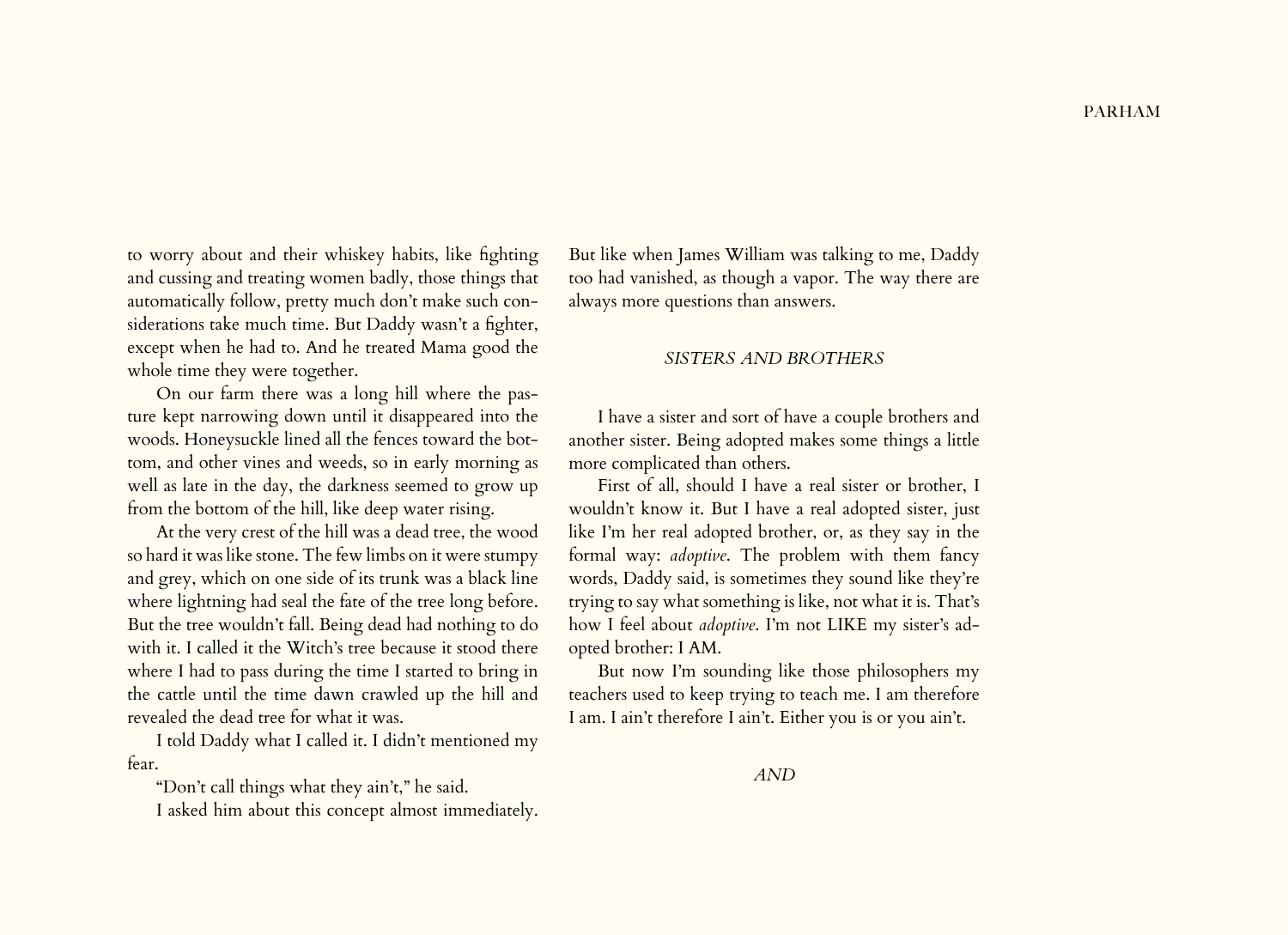Some things simply require you to add them up: this and then this and then this add up to three of something. If you're observant you know what you've added up. If you're not, then you don't know whether it can be added up, or should be.

#### *DOCTOR PHILBUS*

News is what you get when you don't have any idea what the fuck is going to happen next, so it's probably going to be news to you. Sort of like seeing Doctor Philbus' naked ass bobbing up and down on my parents' bed that Tuesday afternoon when I came home sick from school, and got sicker.

"What was that?" I heard my mother's voice say, as I opened my bedroom door down the hall and waited a moment before closing it.

I don't know if my coming home was news to her, but as I lay there, thinking about the ball game and about Doc Philbus in the cluster of folks on the hillside, drinking Cokes and beer, paying a little attention to the game, but mostly just having an excuse to be there, then I realized I had been the one paying too little attention.

Reuben Savage had put our team together. We trav-

eled around a bit to play other teams, but mostly we invited them here to play one our field made of pebbles and clay and incidental grass. Reuben said it was our home field advantage. Every time I took a hard grounder in the nuts and my voice was a girl's for a day, then I wondered about that advantage.

"Way to stay in front of it," Reuben said.

"I only have two of 'em," I countered.

But on the hill, that whole time, and I think others, was Doc Philbus of the bobbing ass on top of my mother.

## *JUST ABOUT HERE*

Some places make you want to go back, again and again. Where you're from, what you call home, that place, that town, is the seed that gets planted in you and makes you think that's what you want. Your mama and daddy beat you and send you off, from a town so pour spit is how you water the grass, yet something about that place keeps tugging at you to go back.

For me it was a lot of little things. Certainly those evenings by Sugarloaf Mountain, Priscilla and me learning about the evolution of the human species together. And there was the ball playing and a few friends who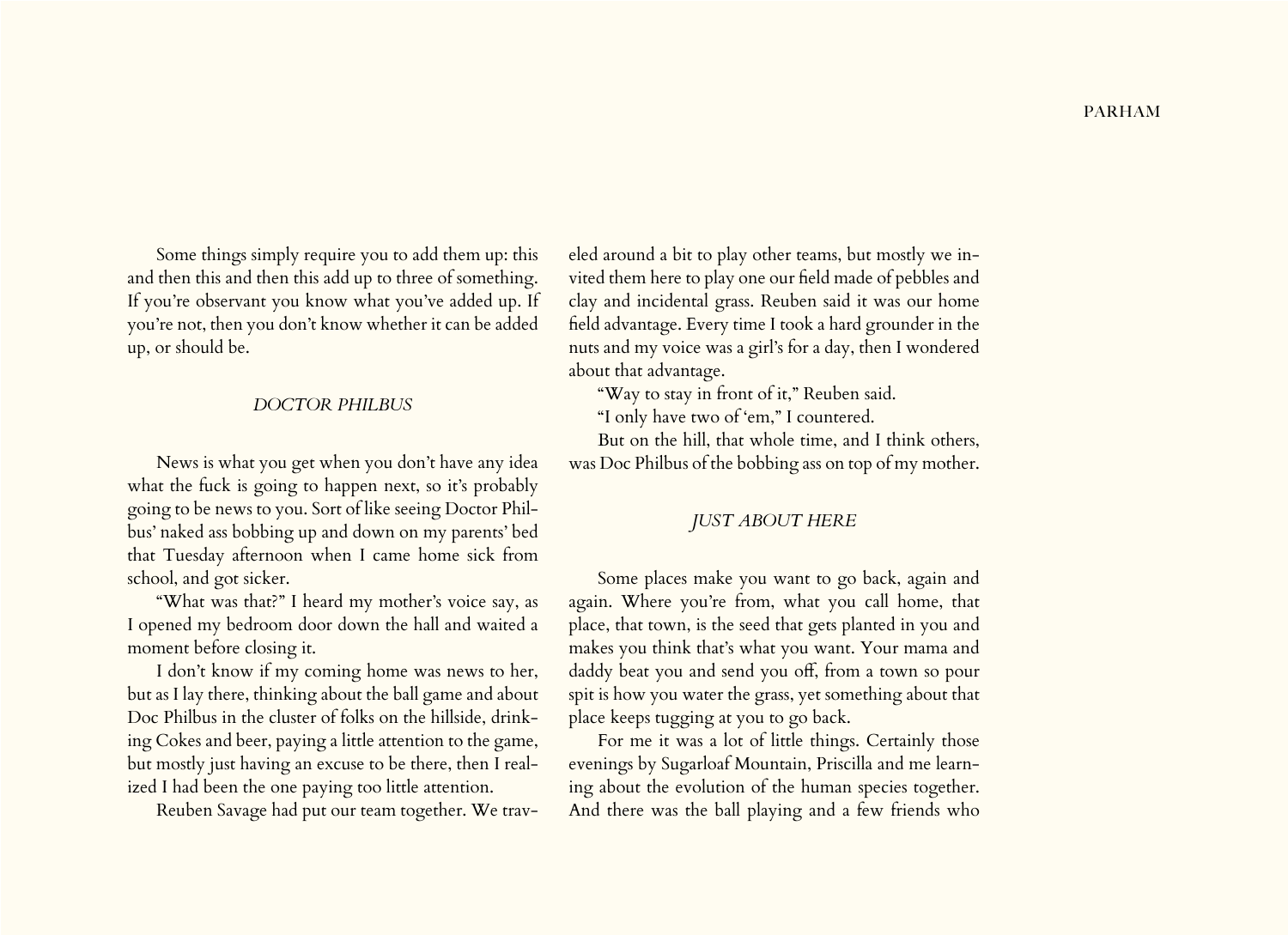while they faded away in terms of contact, didn't become less in memory. Maybe they became more. Lewis. Boyd. Ellis. Buddy.

And there was my sister. My little sister who grew up faster than me.

But now I'm mixing up people and places. We do that, you know.

Once, Priscilla and I drove to Frederick to go duck pin bowling. There aren't that many people, except those maybe in that area now, who even know what this kind of bowling is. The balls are small enough to hold in your hand. There aren't holes bored in them for your fingers. And you get three of them to knock down the pins. Only you count them up the same. And maybe I don't remember right about the three balls. It's been a long time.

But we loved to do it, and our friends did too. But Priscilla and I went to Frederick to bowl, just the two of us, instead of Gaithersburg at Twinbrooks. Then we went to a drive-in for food where I always got a banana shake. And then we came back by the mountain, skirting it from the north and doubling back to the parking spot that had become ours.

Near the mountain was a tiny town named Comus with a fancy restaurant that the city people drove all the

way out to eat at. Once, before I went off to school, I took Priscilla there. Partly because if was fancy, so maybe special. The other was because it was near a special place for us.

She loved the meal. I thought it was okay. And I didn't think, once we'd done it, the place had anything to do with the mountain.

It took me all summer to work off the money I'd borrowed from my father for the meal. I told him it didn't seem as special to me as it had Priscilla.

Then he told me about how I thought didn't mean much. And he talked about how my mother glowed when he took her there, just lit up, he said, and that made every dollar spent more than worth it.

At the end of summer when I gave him the last of the money I'd borrowed, he took out his wallet to put it in, only instead he took out the whole sum I'd borrowed and gave it to me.

"You made good," he said. "That's something most people just can't do."

### JIMSON WEED

Nobody told me about Jimson weed. Daddy called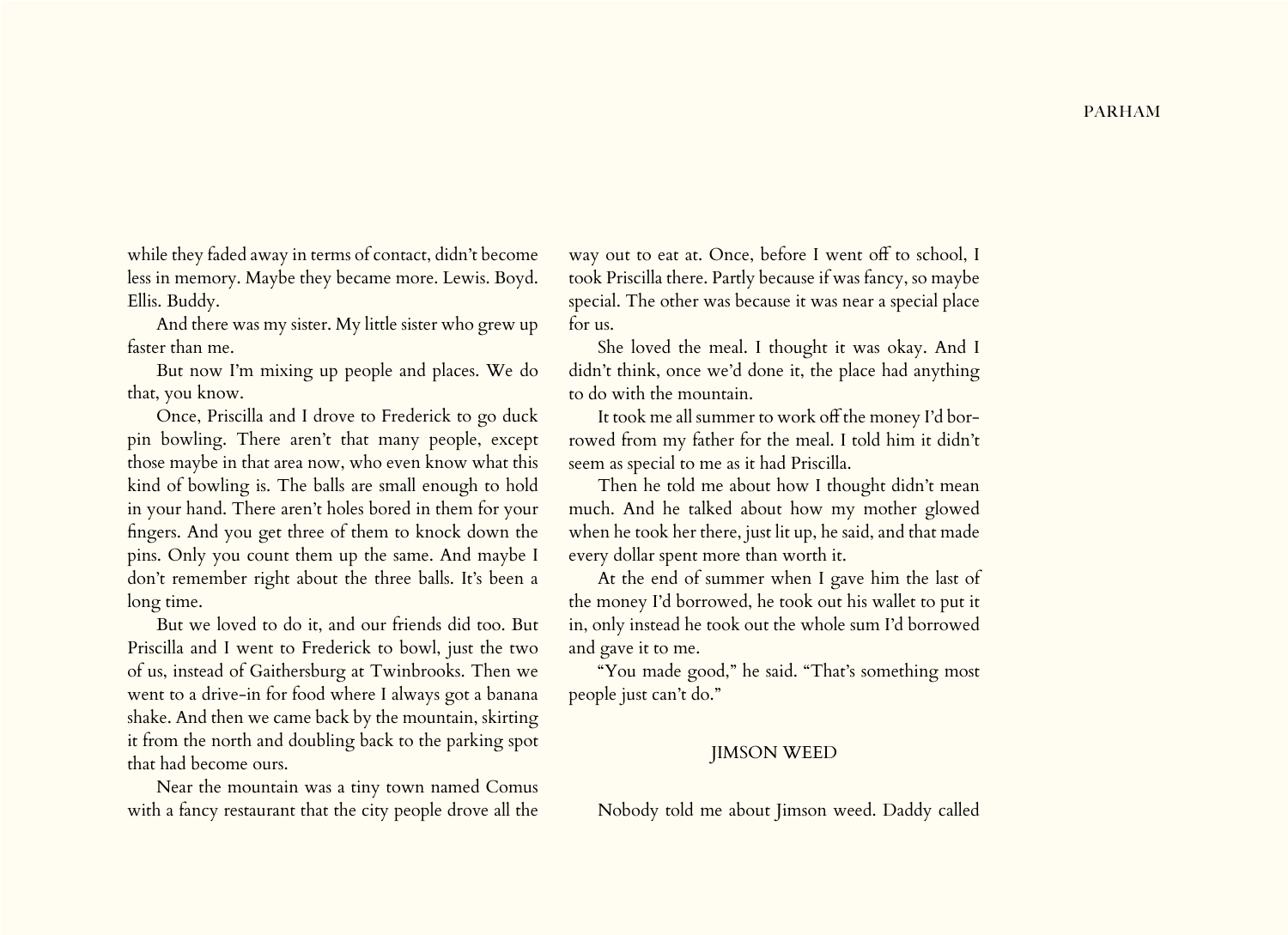it by names. Several of them. I never quite put together that they was all the same thing. Not for awhile.

"The thornapple is gettin' ripe," he said one fall, as though we'd put out a crop I didn't know about. He and William in the fields while I was in school. It'd been surprised before, like the time in the corn field finding morning glories running up the cornstalks, pretty in purple and blue and white, depending.

Even moreso, on the outside rows and going with Daddy and my sister to "pick peas" but passing right by the garden and into the farm truck and off to the far field where, on the outside rows the black-eyed peas were running up the cornstalks, just like the morning glory was, only the peas were a whole lot more useful.

"No use puttin' in poles when you can grow up," Daddy said.

"The stinkweed ain't as bad this year as a-fore," he told William once. To which William grunted assent and kept digging the post hole where we were working on the fence lines, as we did every spring.

Like every farm kid, every farm hand, I kept a blade of grass, the stem of something in my mouth. For a kid it is probably a pose most of the time. For the farm worker out all day, it's a way the mouth keeps from being dry between chances to get a drink of water at the end of the

row, the corner of the field.

I was a particular liker of sourweed, that looked like little clover, only not as green and not as tall. But I wasn't averse to a slick, dry stem I could insert between my teeth and still talk without its falling out of my mouth.

"You go on out and open up that new field for the harvester," Daddy said once, "And I'll get you that .22 you been wantin'. "

What seemed an easy job when I was part of three or four men doin' it got way large fast. Cutting and stacking all the grown corn for enough rows for the forage harvester and the tractor pulling it and the wagon into which the harvester blew the cut silage was no small task.

After a couple hours I realized the country store in Hyattstown was no more than a half-hour's walk away, and although the hill climb back would be hard, the two Royal Crown sixteen ounce colas, and the snack in my belly would make that easy enough. So I did it.

I finished one RC and put the other in the shade, since there wasn't any creek near the field. And I cut some more, building half-ass shocks since we'd been feeding the corn into the harverster first time around anyhow.

Although I didn't expect him before near dark, just before late supper, Daddy showed up, said I ought to come to the barn and finish helping the clean-up after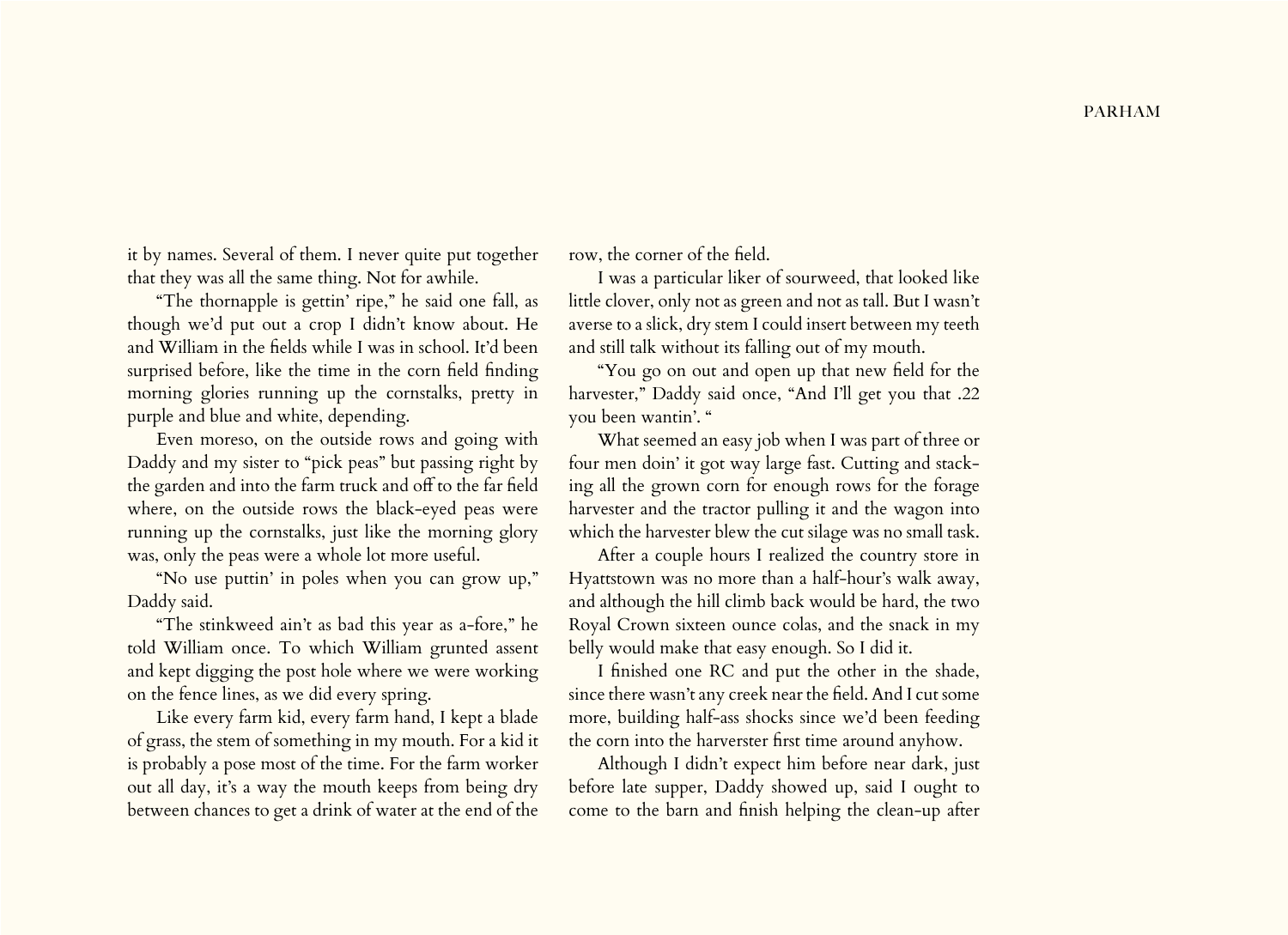milking.

Daddy was always quiet, but the weight of his silence was the kind that strapped itself onto you, but was also the kind you didn't want lifted since you might be the cause, as most certainly I was this time.

Finally he asked me how it had gone.

I said it had gone fine.

"You able to work on through?" he asked.

"Sure," I said. "It was all right."

"Old Mr. Hammond any help?" he asked.

Mr. Hammond ran the country store.

"No sir."

"I never had you lie to me before, Bobby," he said.

I was right sure I had, but the matter now was that this one, small as it was, mattered more.

"I'd a-thought you'd been on locoweed," he said. "Cept you ain't sick."

And that was it.

But the next spring, disking down a field William had just plowed, I got off to clean some trash off the disk harrow. I was at the fence line and I'd checked my brrom sedge all the way to nothing, so I needed something else to chew on. There was a weed, pretty white flower on it that I stripped away, broke away all but the stem, and put it in my mouth. It was right bitter, but I'd tasted worse.

I did another full round in the field and felt my insides get all twisty, like something bad was coming on, only it wasn't time for flu and we mostly decided not to get sick on the farm anyways.

Too, as I looked up the row's end, it seemed the fog had begun to roll in from nowhere. My mouth got drier than ever and I could feel my body turning red, especially my neck, almost as bad as the embarrassment caused me when I lied to Daddy about going to the store.

I made row's end, shut down the John Deere, and staggered into the fencerow, trying to vomit, only I couldn't. Then, right away, I knew I had to drop my pants, because there'd be no time to get to a bathroom or an outhouse.

I got to the barn, finally, pale by then, and talking to myself more than to my father or to William.

"You been in the weed patch, boy?" William asked. "Where's that?"

"How 'bout the fence line?"

"So what's unusual about that?" I asked to the black man who seemed more green right then.

"You look like a boy done got into some Jimson weed to me, boy," he said. Then chuckled and slid in beside a cow to see if she was about through being milked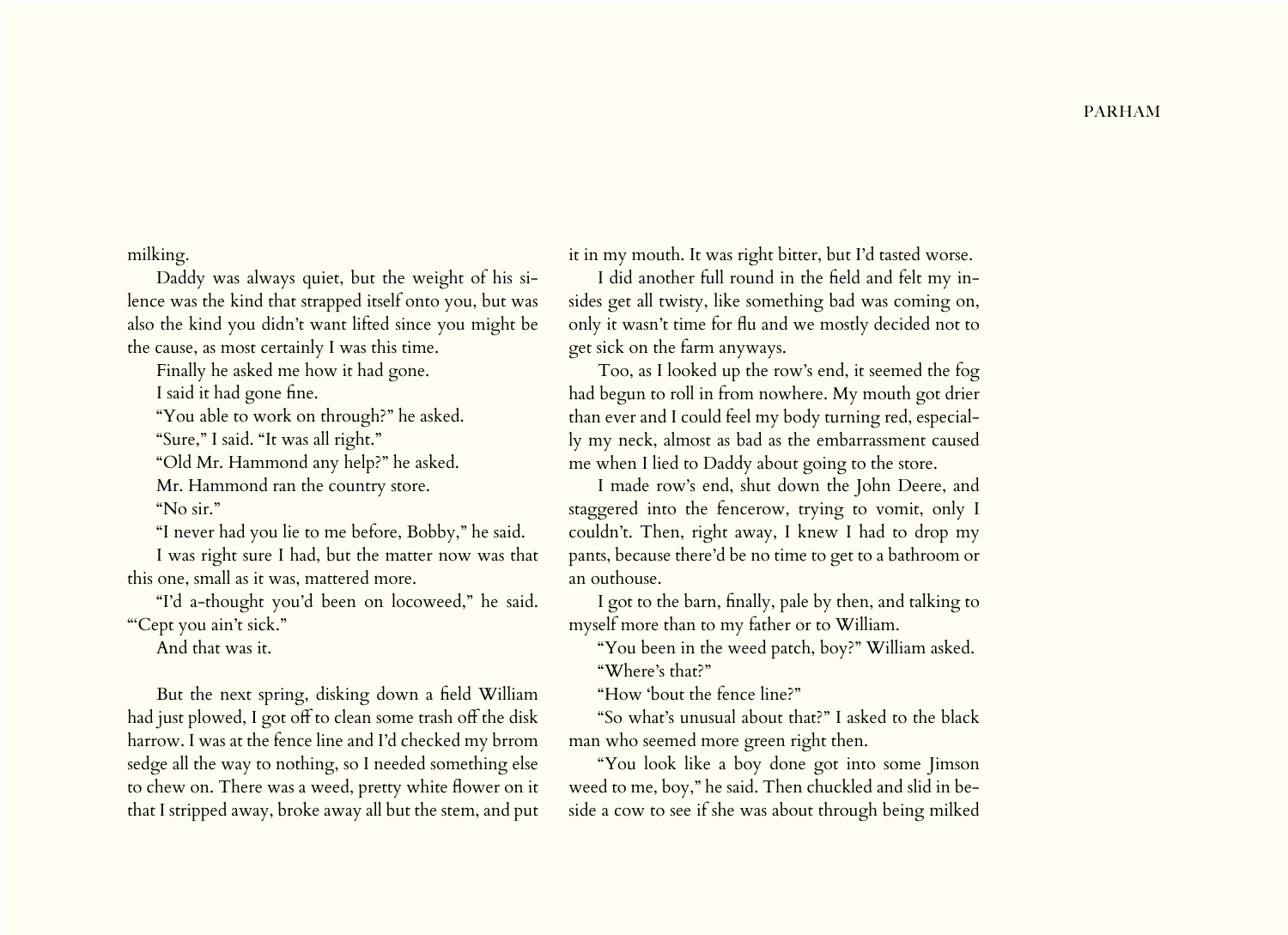out.

"Am I gonna die?" I asked.

"It's killed many a man, but more boys," William said, unconcerned.

"So you don't think it's Jimson weed."

"Oh, I'm right sure it's Jimson weed. You're half-crazy, more red than white, but talking so crazy, yeah, I'm sure."

"So I need to get to a doctor," I said. "Fast."

"Nothing Doc Philbus can do for you," he said, and by then Daddy was back in the barn, listening, and just nodded assent and got under another cow.

"So I'm gonna die and you can't do nuthin'?"

"Naw, I think you'll live. But you need to pull you pants up and keep close watch on those seizures."

Daddy laughed.

Later, alive, I got real picky about my weeds.

#### *RELATIVES*

I recall when my Aunt Jenny Lou talked about some relative being "once removed" and I found myself puzzled. I'd never put much in the worship of relatives, being as I was adopted and on a rainy day that seemed a little bit like being on loan. But I listened hard, because I strongly suspected being removed once was all it took. I certainly preferred not to be removed at all.

Eventually, though, Aunt Jenny either left or I nodded off and slipped into daydreaming that had gotten me the nickname "Unconcious" about the time of first grade on.

I realized eventually that cousins ranged from first cousins right on down, sort of like in the army with a first lieutenant and a second lieutenant and so forth. Then I found out that first cousins, while there were more special, were also, as the Germans would say, *verboten*. You didn't kiss them and you certainly didn't park under the shadow of the mountain and tussle around. Or worse.

So the tangling of limbs was not the only snarly things one had to worry about. It seemed, then, like those vines along the fence line at the bottom of Hyattstown Hill, that figuring things out meant studying them carefully, as up close as a boy could, without getting too close.

Unlike my sister, though, I somehow couldn't feel the connection so much. Being adopted was fine in the first circle of the family, but beyond it things faded fast. Maybe that was my imagination. Maybe not.

#### *REMOVED*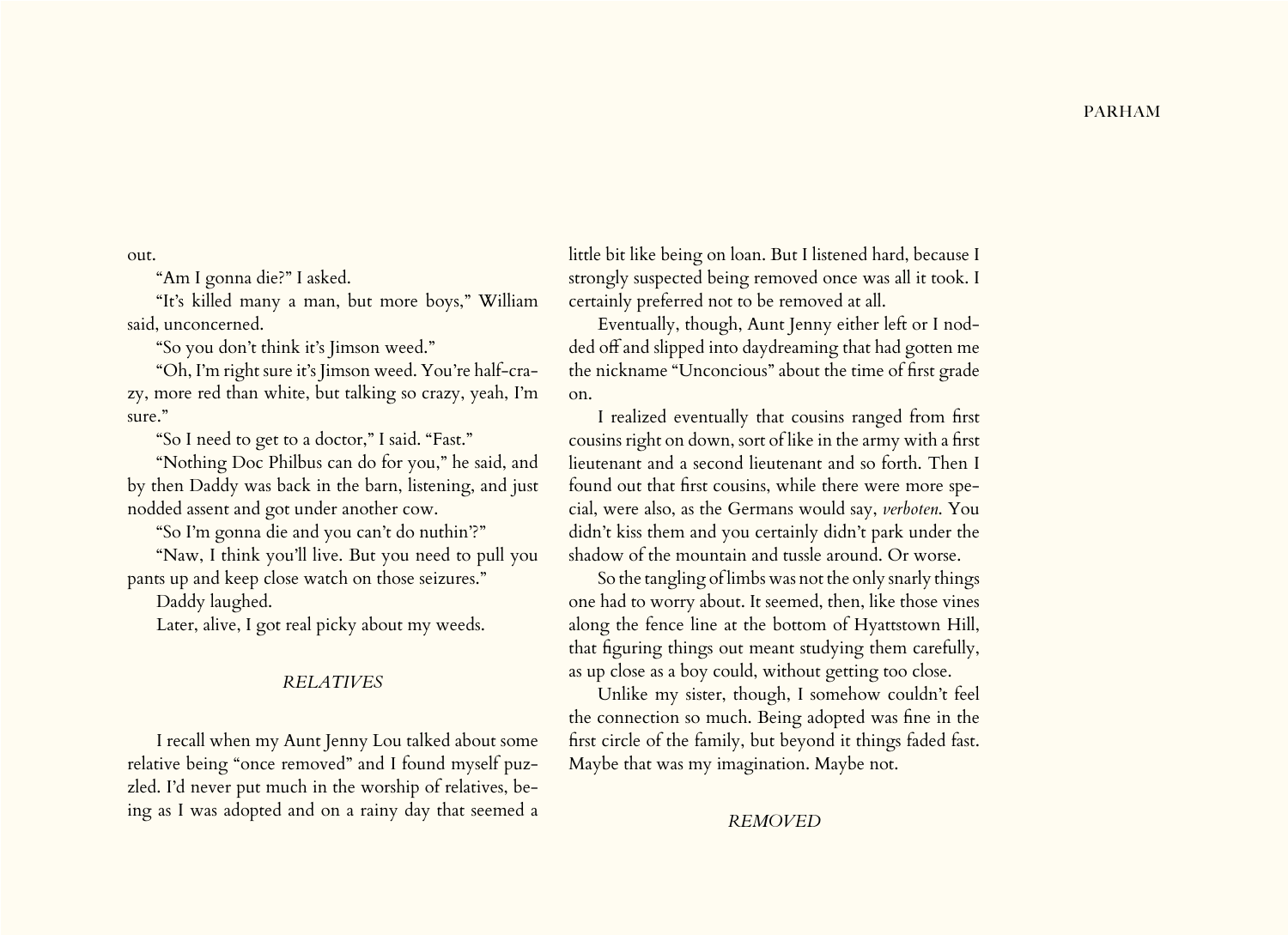When I first came home from college, home sickness worse than hunger at first, but my stubbornness even greater because I wasn't letting any person tell my I couldn't finish what I was doing, and I wasn't letting myself tell me I wasn't gonna even start, my Aunt Wilma and I got into it about kinfolk.

"Well, now, she's twice removed from you," Aunt Wilma went one, but instead of exhausting the concentric rings of family she somehow got stuck.

Finally I just said to her, "Yes, I remember reading about what Plato wrote about being removed like that?"

"Play-Doh?"

"It sounds like my cousin Sissy is twice as far from the truth as somebody or maybe I am," I said. "That's the gist of what he was writing about."

"I thought it wasn't no person's name, but like a play on words, you know: "dough,' she said.

"It is, Aunt Wilma," I said. "Plato lived a couple thousand years ago."

"We'll he's dead."

"Yes he is."

"Then how would he know anything about Sissy?" she asked.

It didn't really get better at church, to which I went

to please my mama who played the piano for the main service.

Preacher John, fresh in from Bob Jones University, did a little fire and brimstone and did a little different kind of guilt to get collection plate donations up, then we dismissed. However, he caught me at the door.

"You must be Bobby Lee Blakely," he said.

"You'd be right," I answered.

"What are you reading out there in college?"

"Oh, we read some Schopenhauer, and some Kierkegaard," I said. "I liked Kierkegaard."

"Well, son, you'll go to hell reading that Kierkegaard," he said, somber as Mr. Death himself.

I tilted my head, confused, rather than running with the sweat of damnation worry about me. Finally, before heading off and not coming back again, I asked him a question. "How do you know that, Preacher?"

#### *THEREFORE*

James Williams rocked back, his ass in my mother's rocker on our porch, and proclaimed "I knows you better than you knows you."

"I know enough about you to hurt you," I said back,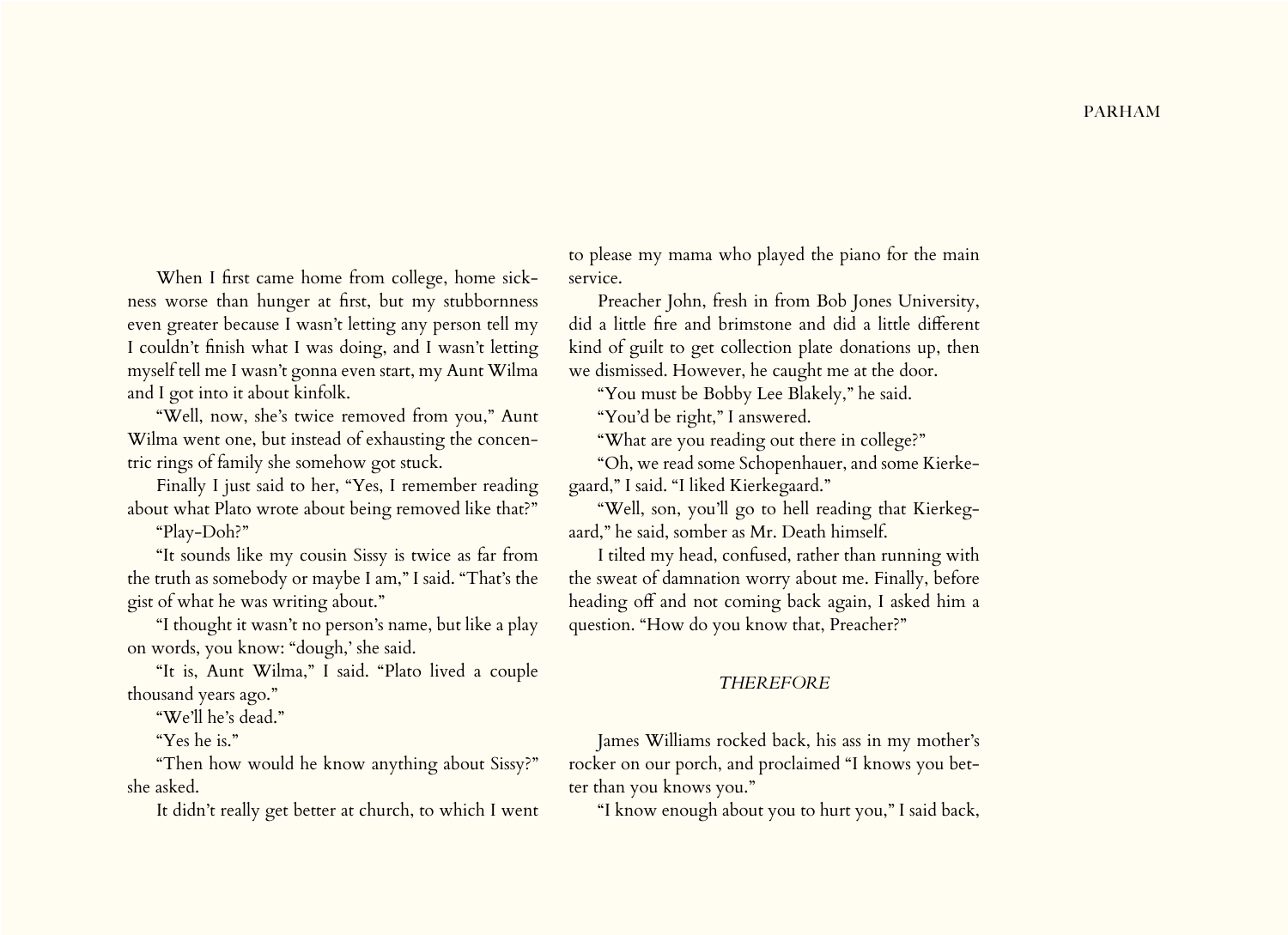calmly, believing every word I said.

"You shunt say things like that," James William said back.

"You got a granddaddy who plays the devil's instrument," I said.

"He was one hell of a fiddler," he said.

"Was?"

"The devil done took him," James William said.

I felt like I had been making butter, knowing it was good stuff, salted just right, shaped up, and I'd just put my stamp on it when the man helping me pushed it right up against the box stove and melted it to a puddle.

James William laughed, rocked some more, offering me only a chuckle or two now.

I knew all the Williamses though, including a good bit about the dead ones. When we'd bought our place of the side of the mountain above Luray, the Williamses appeared like their holler in Tennesssee was just up the valley from us. Only that wasn't true and yet they just appeared, like stray dogs come home after tearing up the sheep of a neighbor just far enough away they won't never get caught.

James William stopped rocking.

"Willie Overton Williams came home one Sunday with a fiddle that looked like it had been stolen from the

New York Philharmonic," he said. "It was so purty it could still be called a violin, 'cept anything with strings had to be called a fiddle or a guitar, not counting the harp the womens sometimes played."

I felt myself settle in, despite not liking James William a lick, into that comfortable place where receiving a story is like having dessert you didn't know you was going to get, but immediately you're glad, no matter you don't know quite what kind yet.

## *DOC PHILBUS*

Being back from college made me bolder than I realized. So I went over to Doc Philbus' house. I didn't know who I would find. Maybe Doc Philbus. Maybe my mother.

It was a day when the doc could have been at work. I'm sure, Sootie Maybelle, his receptionist, felt he ought to be at work.

Only he wasn't, and answered the door himself.

Robert!" he said, all surprised, more than he had a right to be.

"Yep," I said.

"What can I do you for?"